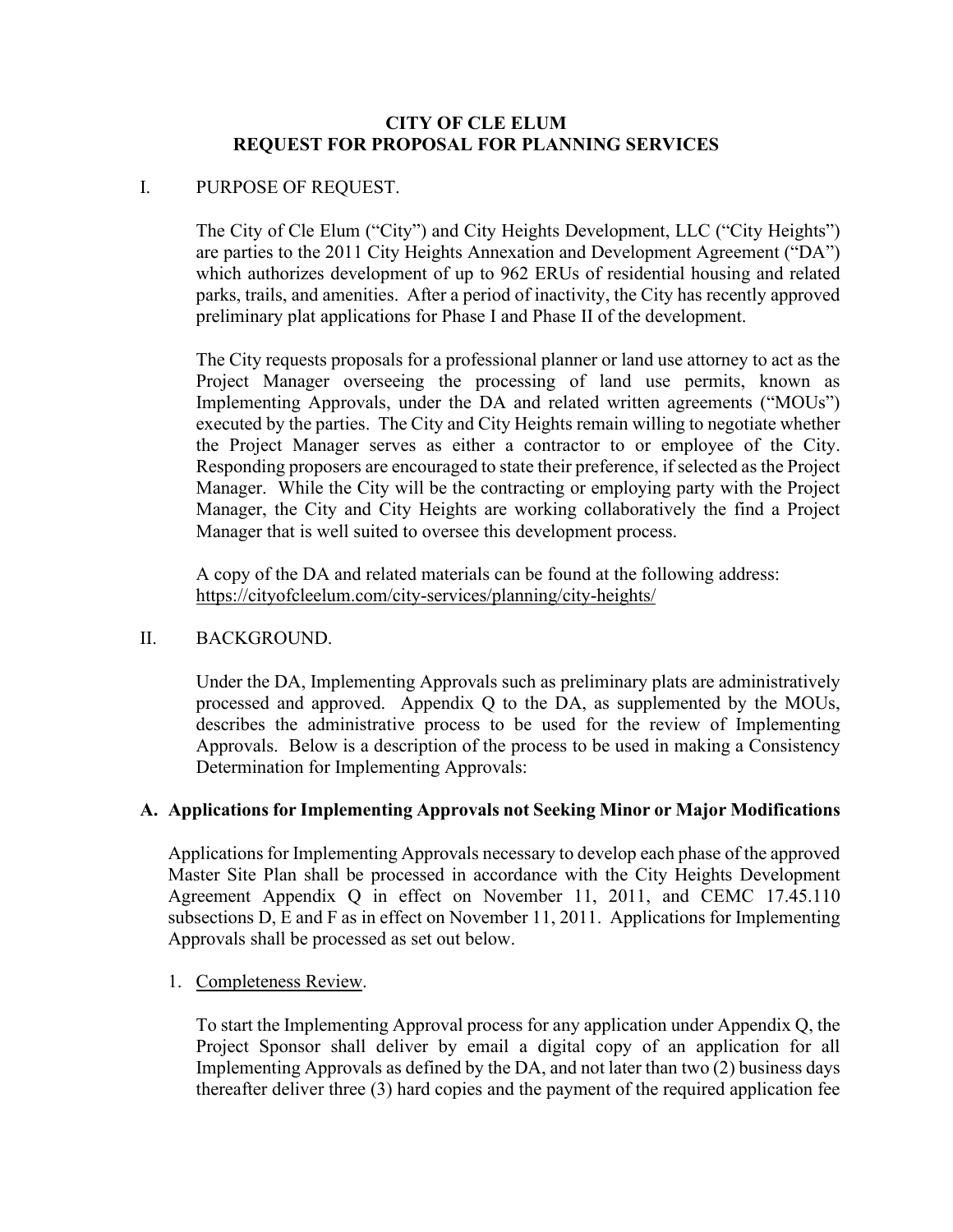to the City. The delivery by email of the digital copy commences the 14-day time period for the City to review the application materials to determine if they are complete ("Completeness Review"). Within 14 days of the delivery of the application, the City shall notify the Project Sponsor by email of its Completeness Review determination.

- a. If deemed complete and ready for processing, the emailed Completeness Review notice to the Project Sponsor shall include the proposed dates for a Review Meeting as set forth in Section A.2.c herein.
- b. If the application is not deemed complete, the emailed notice to the Project Sponsor shall specifically identify the information from the Application Checklist that must be provided. Upon receipt of the information required by the Application Checklist, a new 14-day Completeness Review period shall commence.
- c. If emailed notice of the Completeness Review determination is not provided by the City within 14-days, then the application shall be deemed complete and ready for processing.
- d. In issuing its Completeness Review determination, the City may include preliminary comments or a preliminary request for Additional Information (defined in Section A.2.b below) that the City has already determined it will need to make a Final Determination on an application for Implementing Approval. Such preliminary comments or preliminary requests do not extend or toll any other deadlines in this Memorandum of Understanding (or "MOU" or "this Agreement").

## 2. Consistency Review.

The City's 45-day Review Period established in Step Four of Appendix Q ("Review Period") commences upon the date the application is deemed complete under Section A.1.a or A.1.c, above. The Review Period is further defined as follows:

- a. In reviewing for consistency and applying the five criteria in Step 4 of Appendix Q, the City shall be guided by the purposes of the DA to efficiently process Implementing Approval applications and to work cooperatively with the Project Sponsor to achieve the mutually agreeable goals as set forth in the DA. To that end, the Parties agree to use good faith efforts to: 1) not increase expenses and complexity of any Implementing Approval application, phase or the Project; and 2) consider suggested alternatives suggested by the Project Sponsor that provide comparable benefit or functional equivalence.
- b. If the City seeks Additional Information, the City will transmit a single request for Additional Information within twenty-one (21) calendar days after the date the application is deemed complete under Section A.1.a or A.1.c, above ("Additional Information Deadline"), which also commences the Project Sponsor Review Period and tolls the City's Review Period. Additional Information is defined as clarifying questions, comments or information sought by the City in order to address the five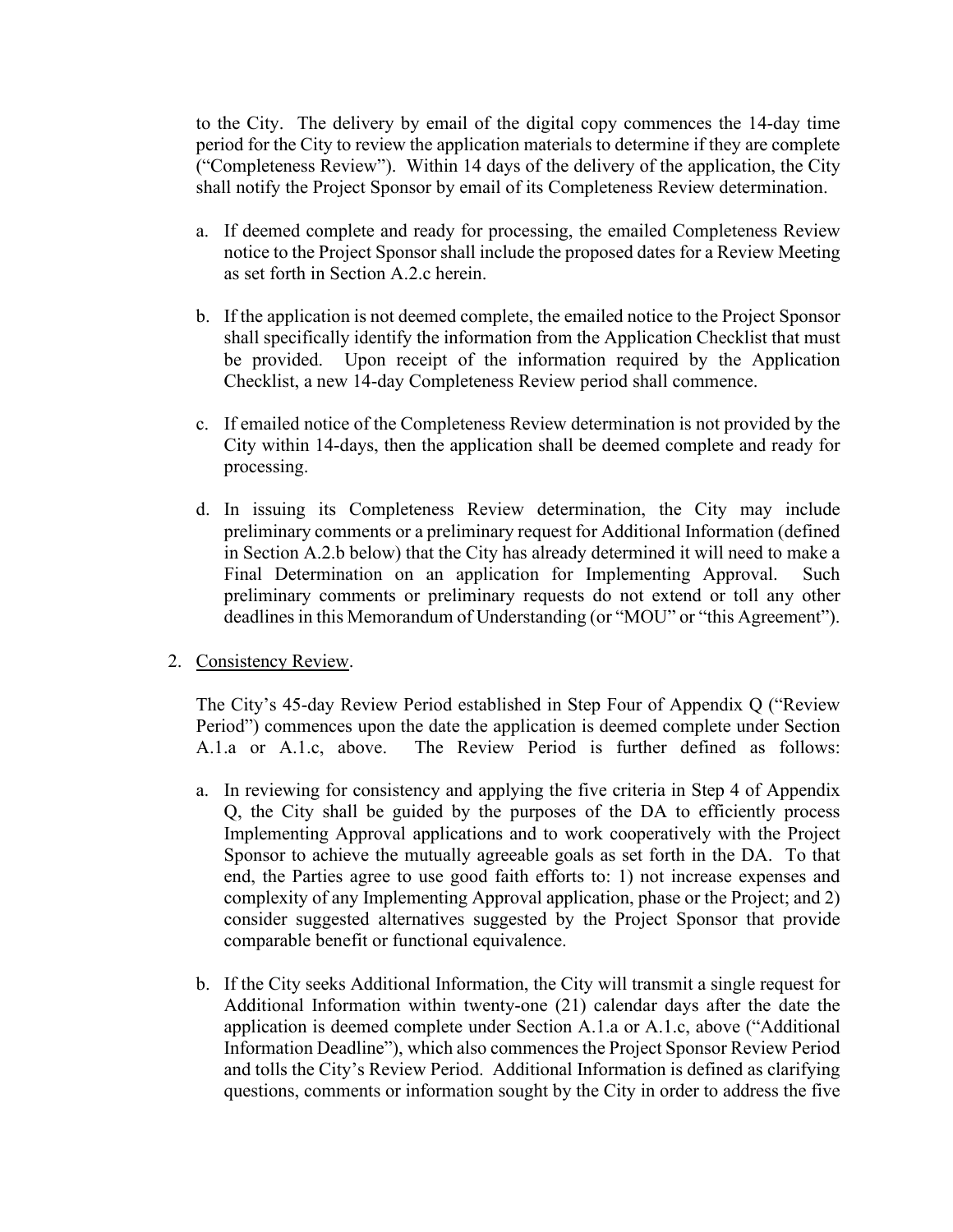criteria in Step 4 of Section A of Appendix Q, which may include compliance with EIS Mitigating Conditions but may not include items that were already studied or determined in the final EIS, Master Site Plan or DA.

- c. The Parties will conduct a comment review meeting ("Review Meeting") within ten (10) calendar days following the Additional Information Deadline. The Review Meeting will be scheduled in advance to best ensure availability of all needed personnel and adequate preparation by both Parties for the meeting. To that end, on the date the City provides the Project Sponsor with notice of the Completeness Review determination or upon demand if not received, the City shall propose at least two (2) available dates for the Review Meeting. During the Review Meeting, the Parties shall ensure that knowledgeable personnel are in attendance and prepared to explain the City's comments and the Project Sponsor's responses.
- d. Project Sponsor shall prepare a single comprehensive response to all of the City's comments, which may include any suggested comments to resolve any permissible conditions under the DA sought in the City's comprehensive comments and submit the response to the City ("Project Sponsor Response Period"). During the Project Sponsor Response Period, the City will exercise its best efforts to respond to Project Sponsor's inquiries regarding the Additional Information promptly, with the goal being not later than three (3) business days from receipt of the Project Sponsor's inquiry. During the Project Sponsor Response Period, the Review Period is suspended and all time requirements as set forth in the DA and this MOU are tolled.
- e. Upon receipt of Project Sponsor's response by email, the City shall have the remainder of the Review Period as such Review Period may have been tolled to confirm that all City comments have been reasonably addressed, and to transmit the Final Decision determination to Project Sponsor ("Final Decision Deadline").
- f. If the City does not make a request for Additional Information or fails to make a timely request for Additional Information, there shall be no tolling of the Review Period.
- g. The prior EIS process assessed and DA sets out mitigation measures required for the City Heights development. As set out in Section 8.2 of the DA, Implementing Approvals under this MOU shall not impose new Conditions of Approval beyond those in the DA, unless the City sets out findings demonstrating that a) such new Conditions of Approval are required to avoid a serious threat to public health or safety; or b) such new Conditions of Approval are necessary to prevent a violation of applicable state or federal laws or regulations. Further, new Conditions of Approval may not be imposed unless there has been a change in circumstance to the property that did not exist prior to the issuance of the Final EIS. If an issue was studied as part of the EIS process, the mitigation measures identified in the City Heights EIS (or lack thereof) and in the DA control and there shall be no new Conditions of Approval for such issues.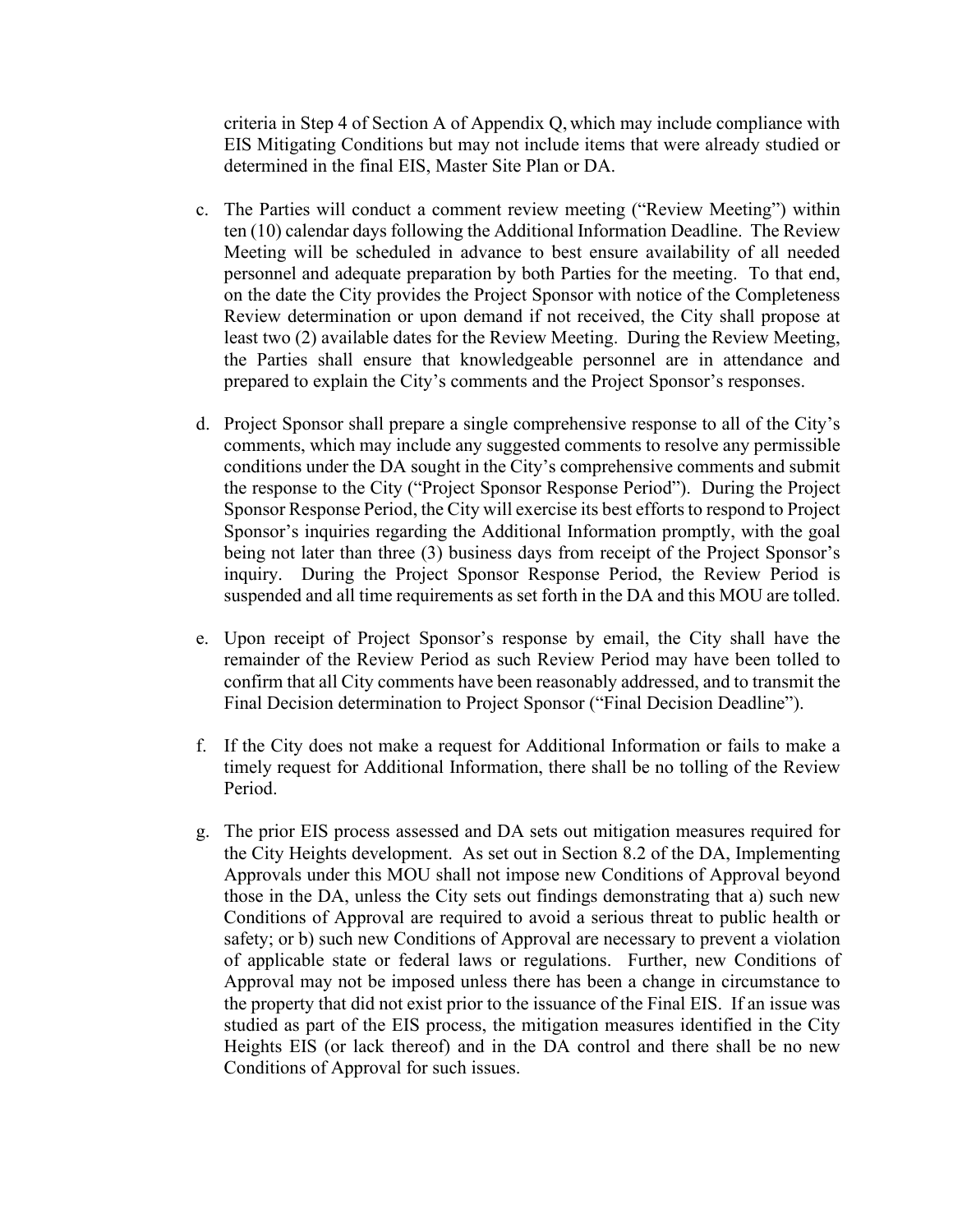- h. It is the Project Sponsor's responsibility to apply for and obtain any necessary state or federal permits and to not violate state or federal laws or regulations. Unless required by state or federal law, the City shall not initiate involvement with state or federal agencies in the Consistency Review process or impose new Conditions of Approval that seek to supplant the roles of state or federal agencies, but the City may respond to inquiries from such agencies.
- i. The City agrees that requests for Additional Information and Final Decisions will be as concise as reasonably possible under the circumstances, and guided by the terms of the DA, Master Site Plan, Planned Action Ordinance and EIS.
- j. The Master Site Plan roughly delineates the locations of Development Pods. The Parties agree that the Master Site Plan is not a document based on a survey and the Development Pods are not, and have never been, staked. The Parties further agree that determining the precise boundary between Development Pods shown on the Master Site Plan is not possible. Where a complete Development Pod is included in a phase, it may also include additional areas outside of the rough delineation of the Development Pod so long as there is no increase to density, and no change in impacts on critical areas or useable open space.
- k. If the City anticipates its Final Decision will be a denial finding that an application for an Implementing Approval is not within the scope of and materially consistent with the approved Master Site Plan and DA, then the City shall notify the Project Sponsor by email not later than the day prior to the expiration of the Review Period, with an explanation as to the basis for such determination. Within three (3) business days of the receipt of such notice, Project Sponsor is authorized but not obligated to request in writing on one or more occasions that the City withhold or suspend for a defined period of time the issuance of such Final Decision in order to provide the Parties with the opportunity to further meet and discuss the content of the application and further information or documentation that may be requested by the City and provided by the Project Sponsor ("Suspension Request"). The City's reasonable time incurred in response to a Suspension Request by City Heights will be subject to reimbursement as set out in Section E below. If the Project Sponsor does provide a written Suspension Request, then the Review Period is suspended and all time requirements as set forth in the DA and this MOU are tolled until the Parties agree in writing to continue processing the application for an Implementing Approval or the City determines to issue a Final Decision. If the Project Sponsor does not provide a written Suspension Request within three (3) business days of receiving the City's notice, then the Final Decision shall be issued and is appealable as set forth in Appendix Q (Section A, Step Five).
- l. If the City fails to meet either the Additional Information Deadline or the Final Decision Deadline (as either such Deadline may be tolled by receipt of a Suspension Request), Project Sponsor shall immediately and by email advise City that it must satisfy such deadline within two (2) business days. If City thereafter fails to satisfy such deadline, then the City shall be in breach of the DA. Liquidated damages for such a breach are set out in Section I below.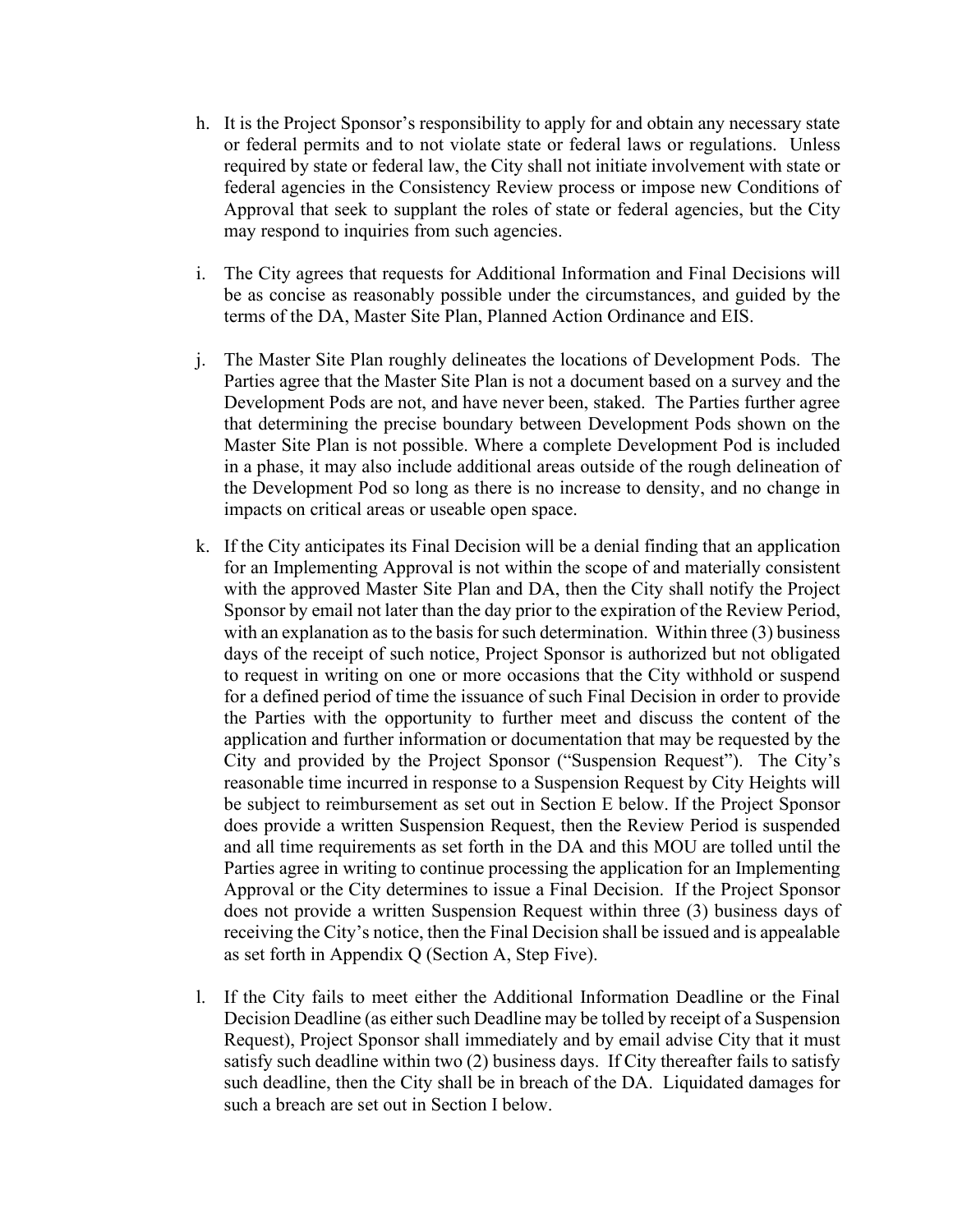#### III. SCOPE OF SERVICES

The parties request proposals for a Project Manager to review and process Implementing Approvals in the manner described in Section II in order to promptly and efficiently make Completeness Determinations, Consistency Determinations, and other decisions required in processing applications for Implementing Approvals. The services requested may include the following tasks:

- 1. Provide leadership and direction to the City's Development Review Team assigned to work on the City Heights project. This includes but is not necessarily limited to:
	- a. City Administrator/Building Official.
	- b. City Consulting Engineer.
	- c. Designated SEPA Official.
	- d. City Public Works Director.
	- e. City Planning Staff and Consultants.
- 2. Serve as the primary point of contact for the Project Sponsor and its development team.
- 3. Implement the requirements of the City Heights Development Agreement and related MOUs.
- 4. Attend meetings with City and City Heights staff in an effort to facilitate the efficient processing of Implementing Approval applications.
- 5. Draft concise Consistency Determinations and other decisions required under the Development Agreement, including specific citations to the Development Agreement, City Heights FEIS, Cle Elum Municipal Code, or state or Federal law.
- 6. If a Consistency Determination is appealed, attend and participate in any appeal hearing(s).
- 7. Participate as needed in mediation and arbitration proceedings that may occur.
- 8. Initiate code enforcement proceedings as needed to ensure compliance with the Development Agreement, MOUs, or applicable City code.
- 9. Respond to public inquiries and maintain the Project homepage on the City's website.
- 10. Provide regular briefings to the Mayor and City Council.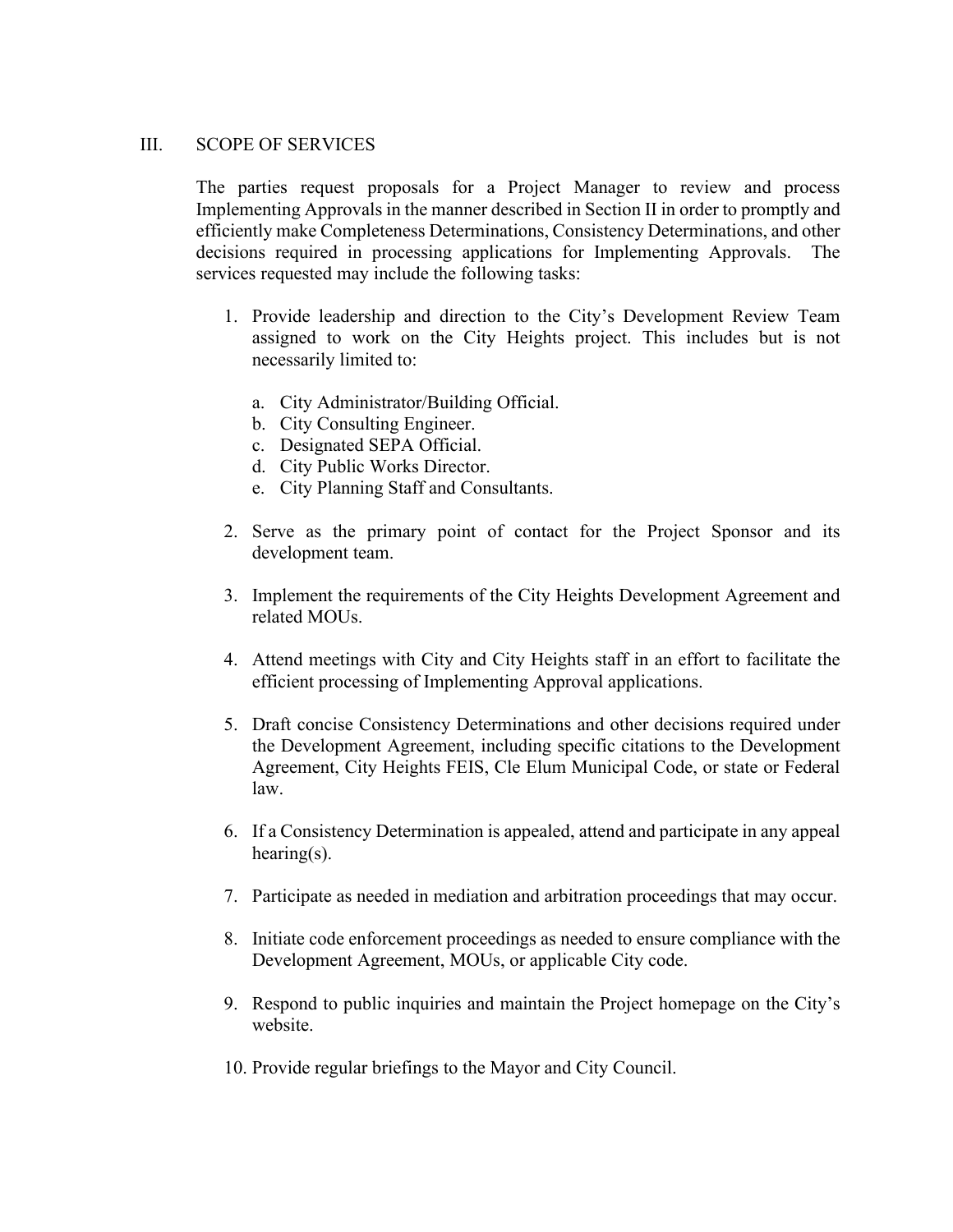### IV. SCHEDULE.

The parties have established the following schedule which may be amended at the parties' discretion:

| Issue RFP:                                | June 16, 2022, or sooner         |
|-------------------------------------------|----------------------------------|
| Deadline for Submittal of Proposals:      | July 8, 2022                     |
| Interviews:                               | Week of July 18, 2022, or sooner |
| Presentation of contract to City Council: | July 25, 2022                    |

## V. INSTRUCTIONS TO PROPOSERS.

A. All proposals shall be sent to the following:

City Clerk Kathi Swanson [KSwanson@CleElum.gov](mailto:KSwanson@CleElum.gov) (509) 674-2262

Barbara Rodgers [Barbara@trailsidehomes.com](mailto:Barbara@trailsidehomes.com) V.P. Land Development (425) 923-9610

- B. All proposals must be e-mailed and clearly labeled in the subject line. The label shall identify the contents as "RFP for City of Cle Elum and City Heights Planning Services."
- C. Proposals should be prepared simply and economically, providing a straightforward, concise description of provider capabilities to satisfy the requirements of the request. Emphasis should be on completeness and clarity of content.
- D. Proposals should include the following information:
	- 1. Firm or Person Introduction. Information such as form of organization, length of time in business, office location(s), number of staff, and a general summary of qualifications documenting the strengths of the firm or person, areas of expertise, and licensing.
	- 2. Project Experience. List specific planning and development project management experience that is relevant to the services requested by the parties. If subconsultants are proposed, include information on joint work and relevant experience of the sub-consultants.
	- 3. Key Staff. Identify who will take the role as Project Manager and key staff. Include resumes for each project member.